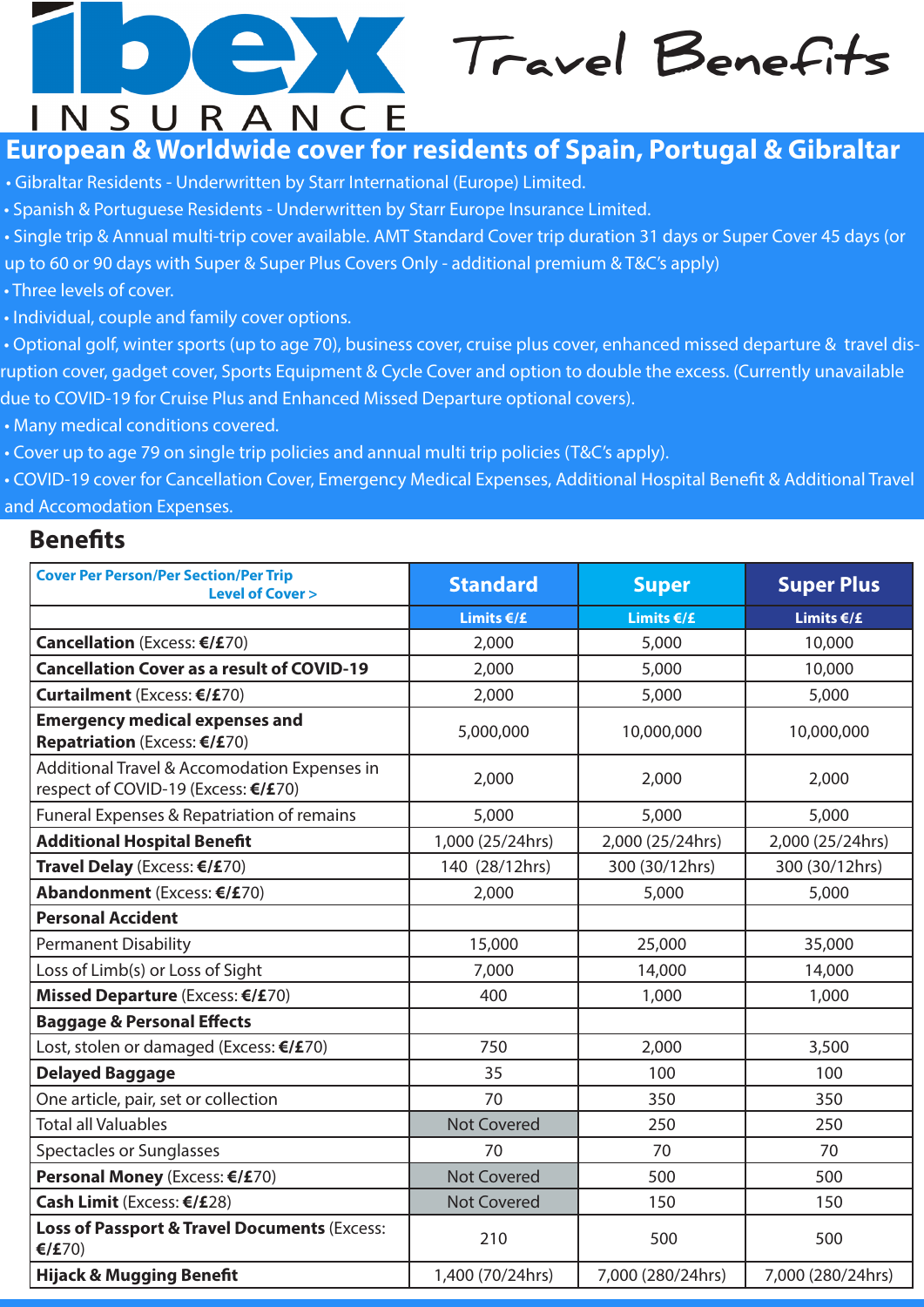

# **Travel Benefits**

| <b>Cover Per Person/Per Section/Per Trip</b>                                        |                              |                              |                              |
|-------------------------------------------------------------------------------------|------------------------------|------------------------------|------------------------------|
| <b>Level of Cover &gt;</b>                                                          | <b>Standard</b>              | <b>Super</b>                 | <b>Super Plus</b>            |
|                                                                                     | Limits $E/E$                 | Limits €/£                   | Limits €/£                   |
| Personal Liability (Excess: €/£140)                                                 | 2,000,000                    | 2,000,000                    | 2,000,000                    |
| Legal Expenses (Excess: €/£280)                                                     | 10,000                       | 25,000                       | 25,000                       |
| <b>Pet Care Expenses</b>                                                            | <b>Not Covered</b>           | 50 per day up to 250         | 50 per day up to 250         |
| <b>Policy Options Schedule of Benefits</b>                                          |                              |                              |                              |
| <b>Business Plus Cover (Optional) (Excess:</b><br>€/£70)                            |                              |                              |                              |
| Replacement Business Colleague (cancella-<br>tion/curtailment)                      | 1,400                        | 2,800                        | 2,800                        |
| <b>Business Equipment, Laptops, Documents</b><br>and Samples<br>- Single Item Limit | 700<br>400                   | 1,400<br>500                 | 1,400<br>500                 |
| Replacement Business Documents &<br>Sample                                          | 420                          | 720                          | 720                          |
| <b>Business Money</b><br>- Cash Limit                                               | 500<br>250                   | 1,000<br>500                 | 1,000<br>500                 |
| Golf Cover (Optional) (Excess: €/£70)                                               |                              |                              |                              |
| <b>Golf Equipment</b>                                                               | 2,100                        | 3,500                        | 3,500                        |
| Green / Club Fees                                                                   | 280                          | 560                          | 560                          |
| <b>Golf Hire</b>                                                                    | 140                          | 210                          | 210                          |
| Hole-in-one (Nil Excess)                                                            | 70                           | 140                          | 140                          |
| <b>Winter Sports Cover (Optional) (Excess:</b><br>€/£70)                            |                              |                              |                              |
| Piste Closure & Avalanche Delay (Nil Excess)                                        | up to 280<br>28/day          | up to 560<br>28/day          | up to 560<br>28/day          |
| <b>Winter Sports Hire</b>                                                           | up to 280<br>28/day          | up to 560<br>28/day          | up to 560<br>28/day          |
| Winter Sports Pack (Inc ski school and lift<br>pass)                                | up to $210$<br>21/day        | up to 420<br>21/day          | p to 420<br>21/day           |
| Winter Sports Equipment                                                             |                              |                              |                              |
| Owned                                                                               | 420                          | 700                          | 700                          |
| Hired                                                                               | 210                          | 420                          | 420                          |
| <b>Cruise Plus Cover (Optional) (Excess:</b><br>€/£70)                              |                              |                              |                              |
| <b>Missed Cruise Departure</b>                                                      | 300                          | 300                          | 300                          |
| Cabin/Stateroom Confinement (Nil Excess)                                            | 300<br>(50 per complete day) | 300<br>(50 per complete day) | 300<br>(50 per complete day) |
| <b>Unused Pre Booked Excursions</b>                                                 | 300                          | 300                          | 300                          |
| Missed Port Itinerary Change Benefit                                                | 300 (50 per change)          | 300 (50 per change)          | 300 (50 per change)          |
| <b>Cruise Connection</b>                                                            | 1,500<br>1,500               |                              | 1,500                        |
| <b>Sports Equipment &amp; Cycle Cover</b><br>(Optional) (Excess: €/£70)             |                              |                              |                              |
| Owned, Hired Sports & Cycle Equipment                                               |                              | 1,500                        | 1,500                        |
| Single Article Limit                                                                | <b>Not Covered</b>           | 500                          | 500                          |
| Hire or Replacement Equipment                                                       |                              | 20 per day up to 400         | 20 per day up to 400         |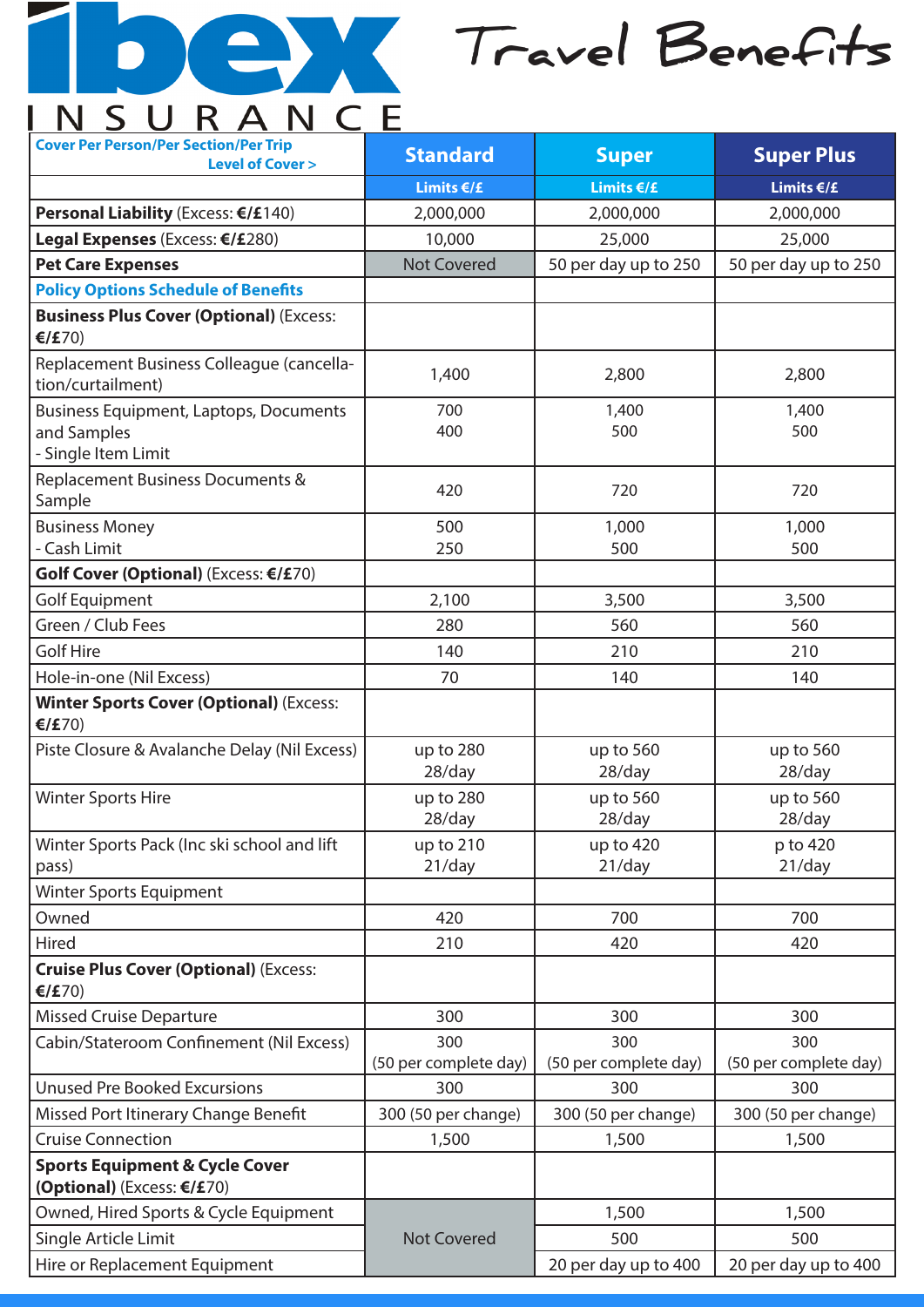## **Travel Benefits** D INSURANCE

| <b>Cover Per Person/Per Section/Per Trip</b>   | <b>Level of Cover &gt;</b> |                                                                  | <b>Standard</b>    | <b>Super</b>         | <b>Super Plus</b>    |
|------------------------------------------------|----------------------------|------------------------------------------------------------------|--------------------|----------------------|----------------------|
|                                                |                            |                                                                  | Limits $€/£$       | Limits $€/£$         | Limits $€/£$         |
| <b>Policy Options Schedule of Benefits</b>     |                            |                                                                  |                    |                      |                      |
| Gadget Cover (Optional) (Excess: €/£70)        |                            |                                                                  |                    |                      |                      |
| Number of Gadgets Insured (per person)         |                            |                                                                  |                    | 5                    | 5                    |
| Overall Limit                                  |                            |                                                                  |                    | 2,000                | 2,000                |
| Maximum Per Item                               |                            |                                                                  |                    | 750                  | 750                  |
| Maximum Payable Screen Repair -                |                            |                                                                  | Not Covered        |                      |                      |
| Non-iPhone                                     |                            |                                                                  |                    | 100                  | 100                  |
| iPhone                                         |                            |                                                                  |                    | 200                  | 200                  |
| Samsung Curved Screen                          |                            |                                                                  |                    | 400                  | 400                  |
| Unauthorised Usage Costs (per incident)        |                            |                                                                  | <b>Not Covered</b> | 500 (100)            | 500 (100)            |
| <b>Trip Extension Cover (Optional) (Annual</b> |                            |                                                                  | <b>Not Covered</b> | 60 days              | 60 days              |
| policies only)                                 |                            |                                                                  |                    | 90 days (Max Age 66) | 90 days (Max Age 66) |
| <b>Excess Option</b>                           |                            |                                                                  |                    |                      |                      |
|                                                | Double Excess              | Doubles All Excesses on the Policy for a discount to be applied. |                    |                      |                      |